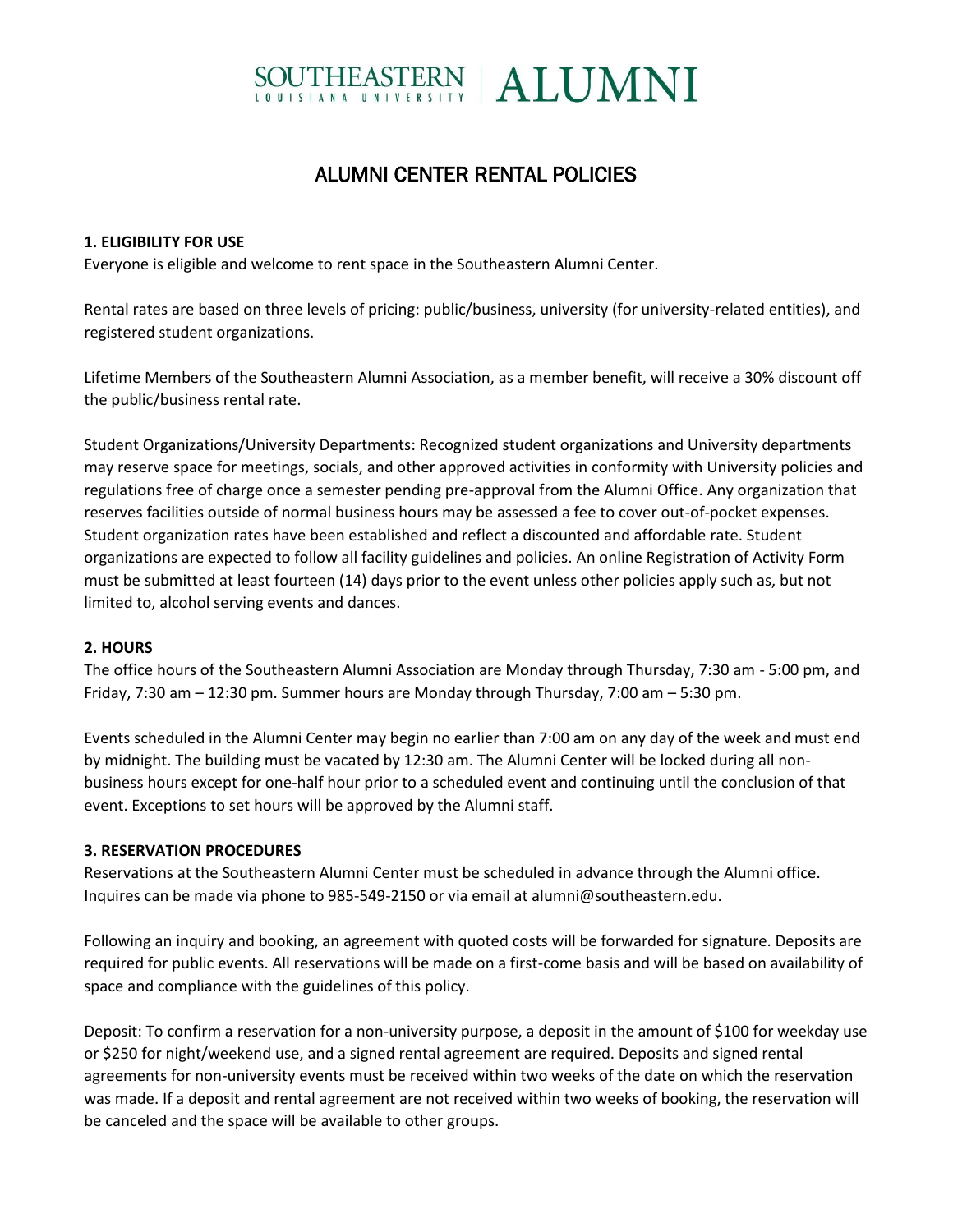Each meeting or scheduled event must have a contact person who will be:

- Present at the event from beginning to end
- Responsible for the behavior and demeanor of the guests
- The spokesperson for the group
- Responsible for any damages and/or property loss incurred during the event

Clean-up: All clients are responsible for leaving the Southeastern Alumni Center orderly after use and are responsible for any damages incurred. An additional clean-up charge may be assessed for spaces not left in a satisfactory condition, as determined by the Alumni staff and addressed in the rental contract.

Set-up and Staffing Policy: The Alumni staff will verify that there is adequate time and staffing to set up the requested event before it is confirmed and contracted.

The Alumni office will ensure that the contracted areas are set up to the client's specifications prior to the event at the time specified on the rental contract.

Setup requests must be made in advance with the Alumni office and must be finalized at least two weeks prior to the event date.

Additional fees may be charged for changing layout or equipment needs less than 24 hours prior to an event.

Restrictions: Some restrictions not listed may apply at the discretion of the Alumni office, but will be discussed beforehand with the client.

# **4. PAYMENTS & BILLING**

Acceptable forms of payment are credit card (Visa, Master Card, Discover, and American Express) or check. If paying by check, make payable to "Southeastern Alumni Association."

The total bill and/or the remaining balance is due five working days prior to the event. The client will be billed for any charges after payment has been received. Unpaid balances remaining after 30 days from the balance due date shall be subject to a late charge. Late charge is 1.5% per month. The Alumni office reserves the right to require additional deposits and credit references for clients using the Alumni Center.

#### **5. CANCELLATION POLICY**

Cancellations will be accepted provided that notification is given in writing to the Alumni staff. The Alumni office reserves the right to charge the client for any costs incurred prior to cancellation. Contact the Alumni Center staff for more information on cancellation fees.

#### **6. LIABILITY**

Each client shall indemnify and hold harmless the Southeastern Alumni Association, Southeastern Louisiana University, and the University of Louisiana System, State of Louisiana and its agents and employees against any and all damages, claims, liability due to loss of the property of others, or any other liability arising out of its use of the Southeastern Alumni Center.

#### **7. PARKING**

Parking is available in the Alumni Center parking lot in front of and west of the Alumni Center and will be discussed with the client during the rental process. If other events are being held at the University Center, and/or other entities occupying the parking lot for events, parking will be available on a first-come basis.

#### **8. EQUIPMENT & LINEN RENTAL**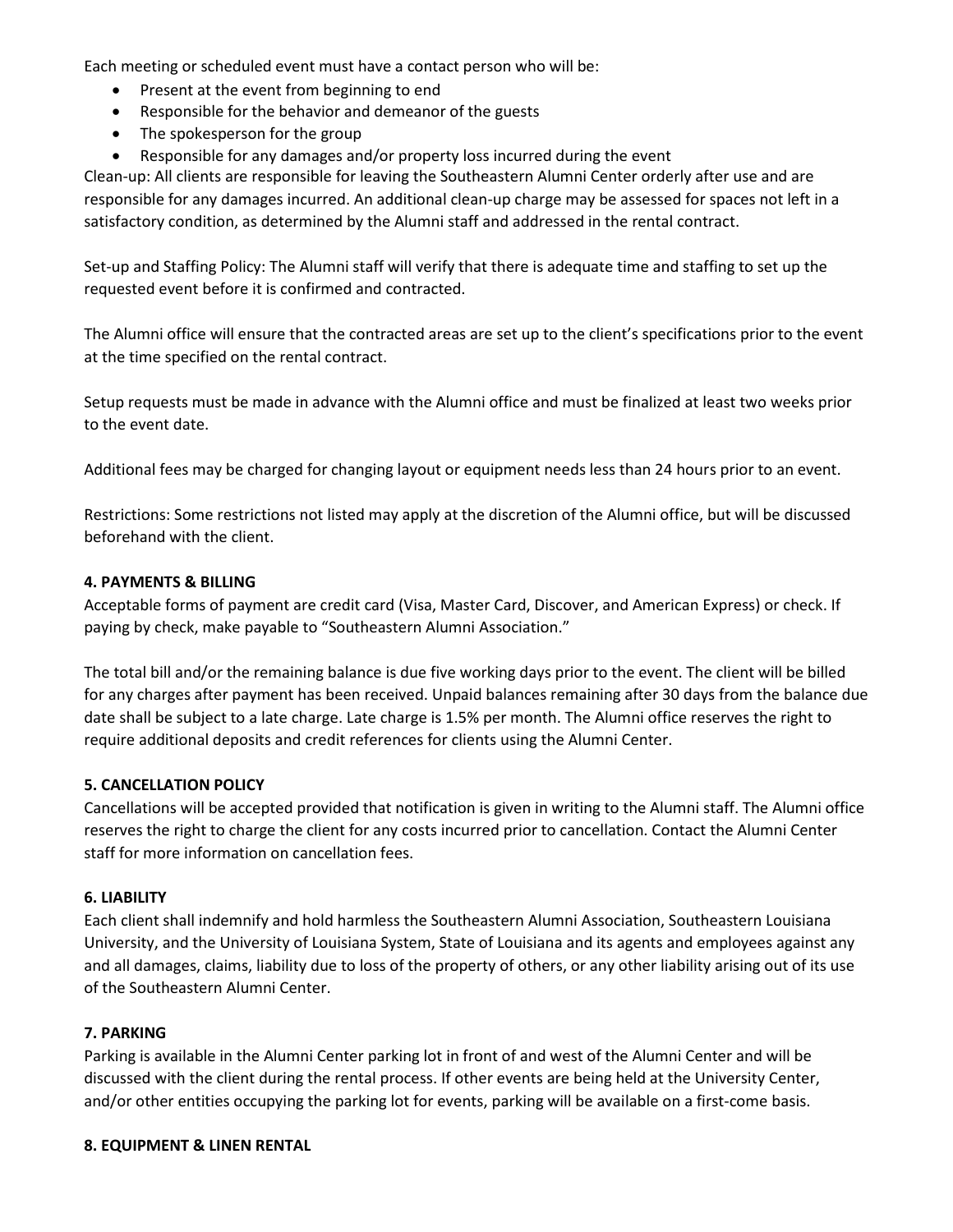Audio-visual equipment and white linens are available for rent through the Southeastern Alumni Center. Arrangements for these rental items must be made in advance, preferably at the time of the reservation. Alumni staff will be responsible for basic equipment setup but cannot guarantee that anyone would be on hand for technical support.

All equipment and/or linens rented in the Alumni Center are the responsibility of the renter, who will be held responsible for damages incurred.

# **9. FOOD & BEVERAGE**

All food and beverages must be contracted through an approved Alumni Center caterer. No food or beverage may be brought to the Alumni Center from any other source, which includes personal baked/cooked items.

No china service (plates, silverware, goblets, and napkins) is provided by the Alumni Center.

Clients should work directly with the approved caterers for information regarding availability, pricing, and menus.

# **10. ALCOHOL**

Approval to serve alcohol must be obtained from the Alumni staff at the time of reservation. A request for alcoholic beverage service must be completed and submitted by the Alumni office to the University. The Southeastern Alumni Center strongly adheres to the laws and regulations of the State of Louisiana pertaining to service and the consumption of alcohol. If the event is approved for service of alcoholic beverages, the following requirements will govern the event:

All alcohol must be approved by both the Alumni Center and the University at least 2 weeks prior to the event.

Only persons of legal drinking age may possess, be served, or be permitted to consume alcoholic beverages.

When alcoholic beverages are served, non-alcoholic beverages and food must also be made available to guests.

#### **11. SMOKING**

The Southeastern Alumni Center and its grounds are smoke-free.

#### **12. SECURITY**

Certain events may require the services of University police officers at an additional charge to the client. This will be arranged by the Alumni staff if required for the event and added to the client's final invoice.

#### **13. DECORATIONS**

All decorations and furniture setups must be approved and coordinated in advance with the Alumni staff. Final furniture setups must be confirmed two weeks prior to the event.

Decorations may not be affixed to the walls, ceilings or doors of the Alumni Center unless approved in advance by the Alumni staff.

Nails, hooks, tacks, screws, and bolts may not be used on any surface, wall, floor, or furnishing at the Alumni Center. Painters' tape and Post-It flip chart pages are the only items that may be affixed to the wall.

No glitter, sprinkles, confetti, or fog machines will be allowed in the Alumni Center or exterior grounds.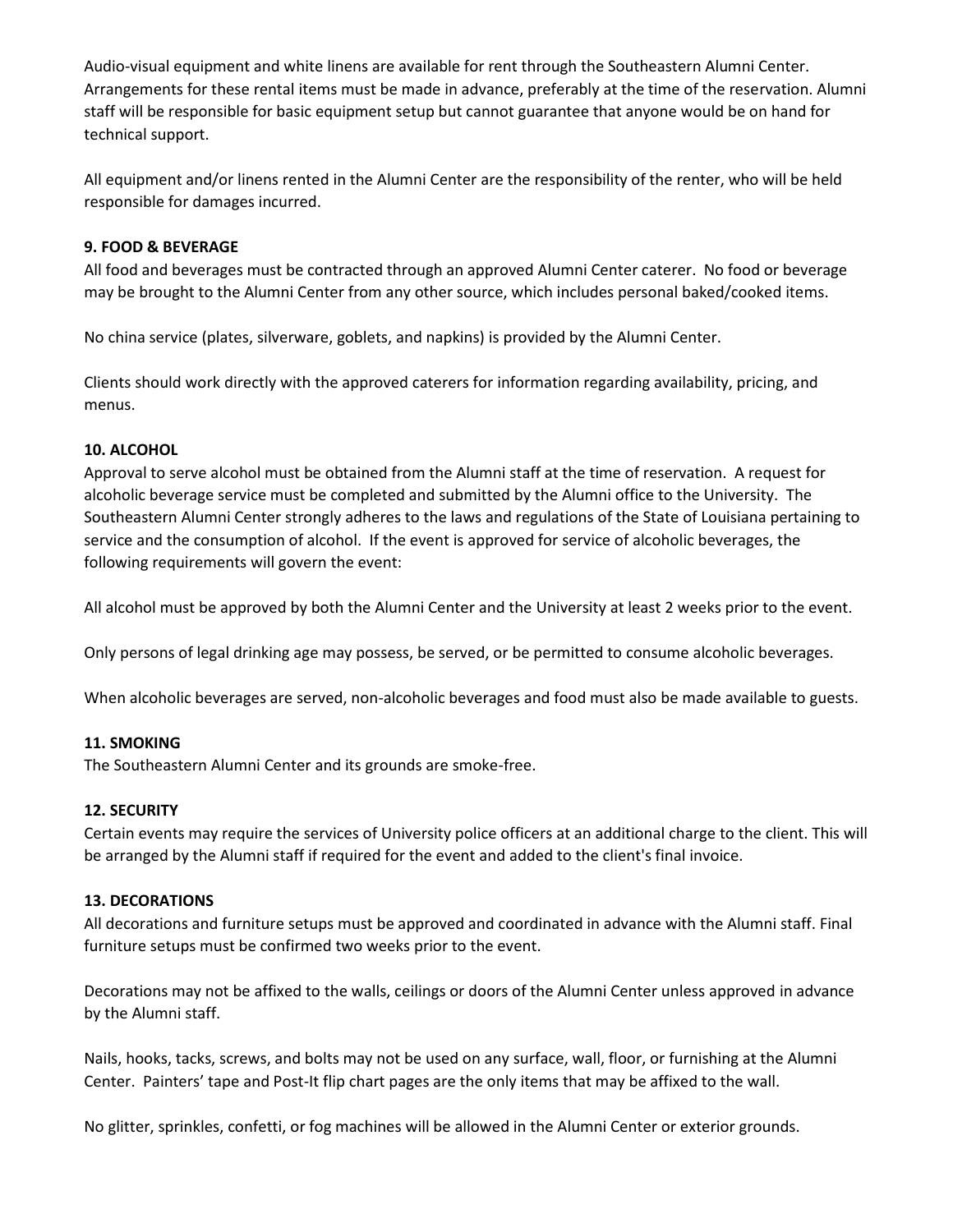No posters or banners will be permitted on the Southeastern Alumni Center building exterior or grounds without the consent of the Alumni staff.

Use of candles is restricted to enclosed flames (e.g. votive or hurricane lamp). The flame must be at least one inch from the top of the container or floating in water.

The Southeastern Alumni Center staff reserves the right to prohibit use of other items, decorations, or equipment on Alumni Center property.

All decorations must be removed and cleaned up at the conclusion of the event.

# **14. DELIVERIES**

All deliveries must be coordinated through the Alumni staff. The Southeastern Alumni Association cannot assume any responsibility for items left by the caterer, rental company, or client.

# **15. ENTERTAINMENT**

The use of live music, as well as sound amplification systems inside or outside the Alumni Center, is subject to the approval of the Alumni office.

# **16. AUTHORIZED AREAS**

Clients will have access to authorized areas only as specified in the Rental Contract.

The client, members, supporters, and participants will not have access to office spaces throughout the building, including the front desk reception areas during the contracted event. Computers, telephones, and other equipment in these offices and at the front desk are not available for event and/or participant use.

The client is responsible for keeping its various members, supporters, and participants within the authorized contracted areas.

The client or responsible party identified in the contract must be present for the specified time in the contract and will accept full responsibility for any damage and/or missing property.

The client is responsible for informing guests, volunteers, and participants, as well as all others involved with the event about the Southeastern Alumni Center policies and procedures.

# **17. GROUNDS**

Use of the Southeastern Alumni Center grounds is restricted to groups that have reserved the space through the Alumni office. All guidelines pertaining to use of the interior rooms of the Alumni Center are also in effect for the outside grounds. Tents and other external needs must be arranged by the Alumni staff.

The following rules must be followed:

- No smoking on the grounds. Southeastern Louisiana University's campus and grounds are smoke free.
- Sound systems may not be used outside the Alumni Center without approval by the Alumni staff.
- Damages to the grounds will result in additional costs to the user.

#### **18. CHILDREN**

Children are welcome at the Southeastern Alumni Center. If the child is under 16 years of age, he/she must be under the supervision of a responsible adult at all times. All event attendees, including children, must limit their